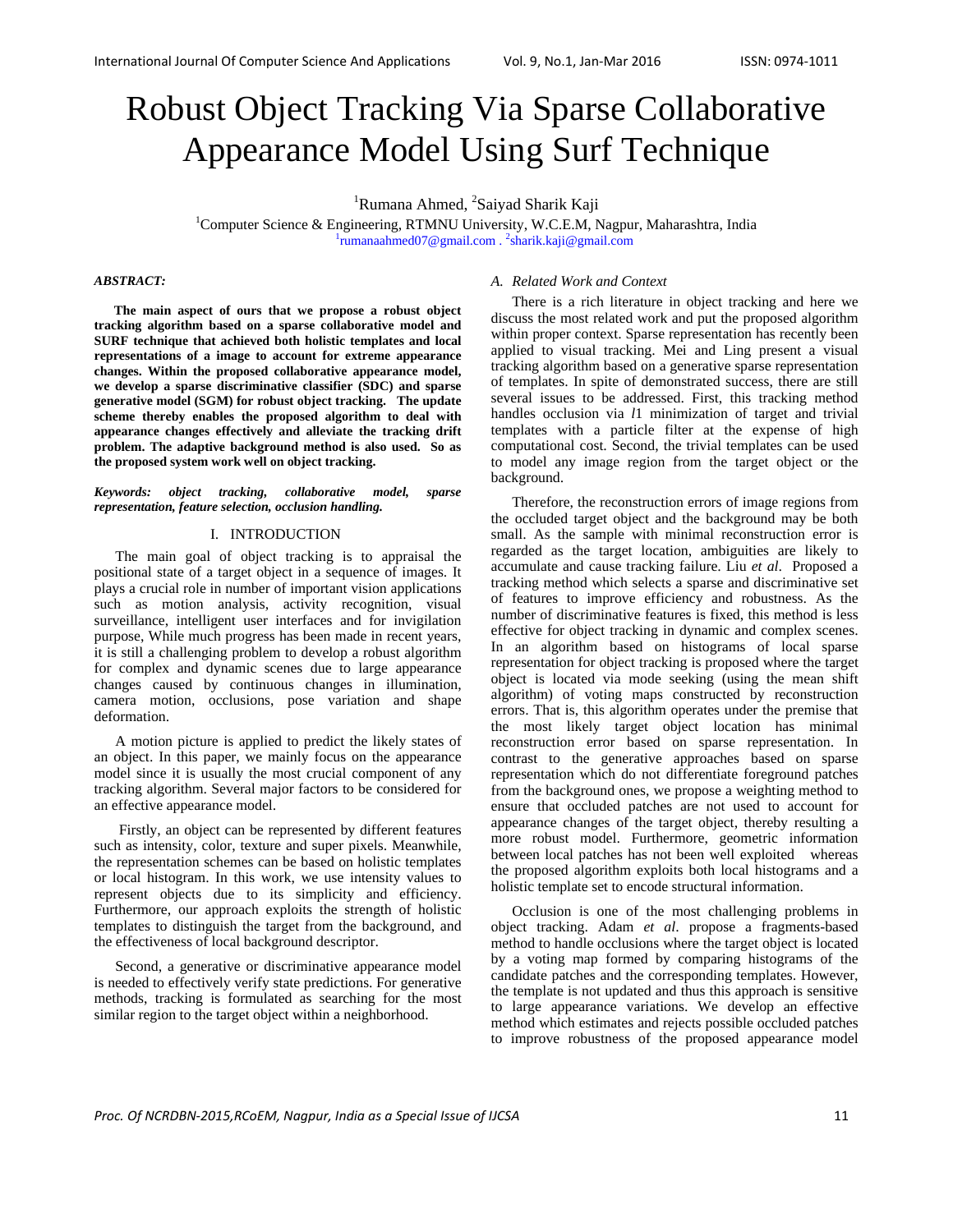when occlusions occur. In addition, the proposed model is adaptively updated with consideration of the occlusion rate to better account for appearance changes.

## II. PROBLEM STATEMENT

## *A. Sparse Local Descripting Features*

 We propose a collaborative model using the SDC and the SGM modules within the particle filter framework. In our tracking algorithm, both the confidence value based on the holistic templates and the similarity measure based on the local patches contribute to an effective and robust probabilistic appearance model.

## *B. Complex background:*

The board sequence is challenging as the background is cluttered and the target object undergoes out-of-plane rotations. In frame most trackers fail as holistic representations inevitably include background pixels that may be considered as part of the foreground object by straightforward update schemes. Using fixed templates, the Frag method is able to track the target as long as there is no drastic appearance changes but fails when the target moves quickly or rotates .Our tracker performs well in this sequence as the target can be differentiated from the cluttered background by the SDC module.

# *C. Occlusion Problem:*

Occlusion is one of the most general yet crucial issues in object tracking, and numerous tracking methods. In the SGM module, we estimate the possible occluded patches and develop a robust histogram which only compares the patches that are not occluded. Thus, this scheme effectively alleviates the effects of occlusions This can be attributed to our SGM module that reduces the effects of occlusions and only compares the foreground with the stored histograms. Our update scheme does not update the appearance model with occluding patches, thereby alleviating the tracking drift problem.

## III. POSSIBLE CONTRIBUTION

#### *A. SURF Technique:*

In the proposed system, we will implement SURF technique for extracting features from image. it speed up the extraction of features of a image.

## *B. Local /global descriptor:*

 A global descriptor describes the whole image. They are generally not very robust as a change in part of the image may cause it to fail as it will affect the resulting descriptor. A local descriptor describes a patch within an image. Multiple local descriptors are used to match an image and this is more robust as not all the descriptors need to match for the comparison to be made. This makes them more robust to changes between the matched images. The target can be differentiated from the cluttered background by the SDC module. In addition, the update scheme uses the newly arrived negative templates that facilitate separation of the foreground object and the background.

## *C. Adaptive background method:*

In our proposed system we will A standard method of adaptive back grounding is averaging the images over time, creating a background approximation which is similar to the current static scene except where motion occurs. While this is effective in situations where objects move continuously and the background is visible a significant portion of the time, it is not robust to scenes with many moving objects particularly if they move slowly. It also cannot handle bimodal backgrounds, recovers slowly when the background is uncovered, and has a single, predetermined threshold for the entire scene.

## IV. SYSTEM ARCHITECTURE

 The basic term in system architecture is, what background we are giving to our system, i.e. platform on which system going to be access or we can say that operating system for our application. Because this application is for desktop system which use real time video for testing and comparing of database to match the details of the particular captured image.

## **Operating System**:-Windows 7 and above **Tools Used**: MATLAB

The system architecture is define below with the help of block diagram which explain the overall technique for our system.

## **The System has the following Block Diagram:-**



**Fig1:** - Flow Diagram of System Architecture